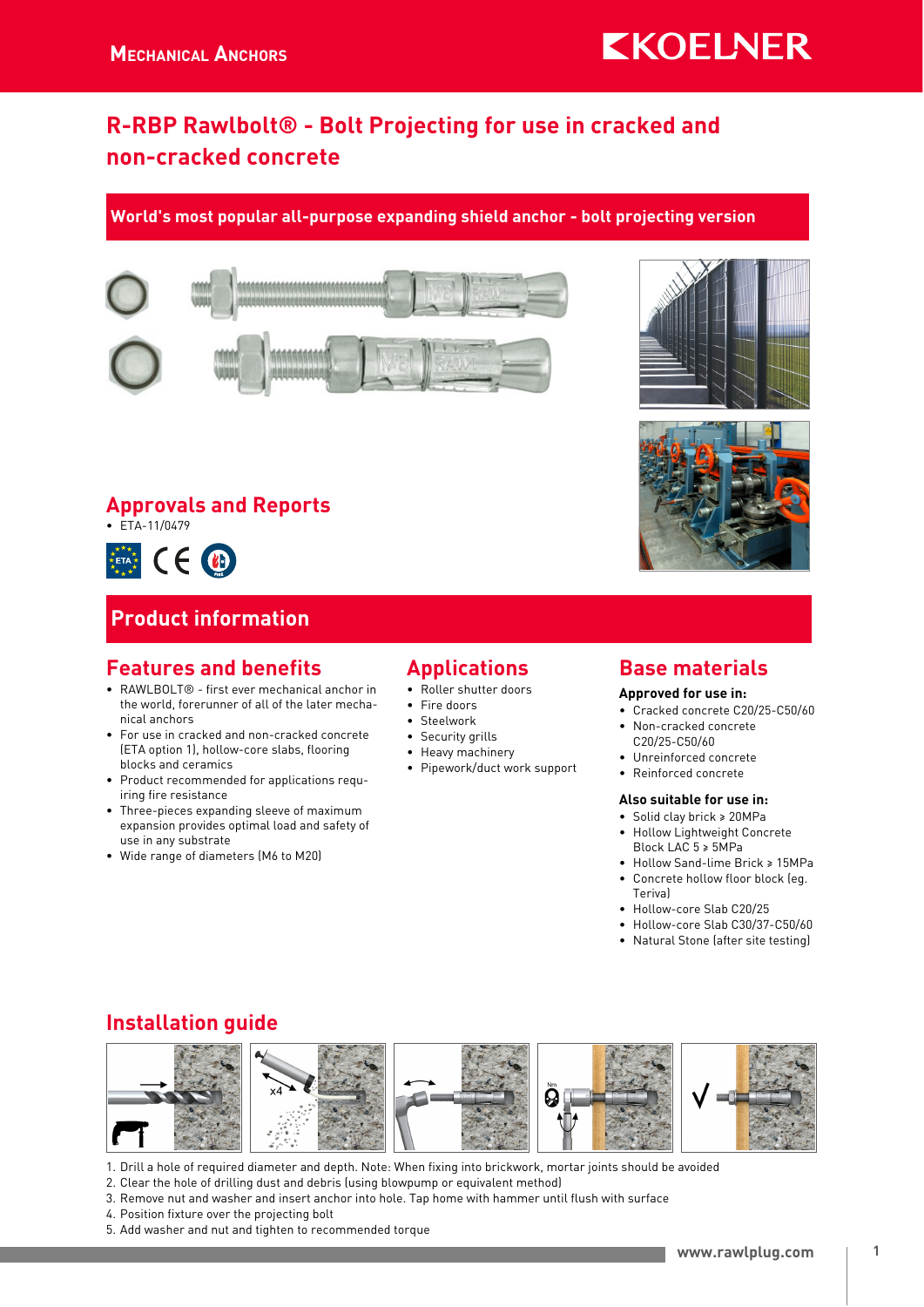#### Product information



|                |                     |                  |                 | Anchor                      |        | <b>Fixture</b>      |                         | Anchor                   | <b>Fixture</b>       |
|----------------|---------------------|------------------|-----------------|-----------------------------|--------|---------------------|-------------------------|--------------------------|----------------------|
| <b>Size</b>    | <b>Product Code</b> | Approval<br>type | <b>Diameter</b> | <b>External</b><br>diameter | Length | Max. thick-<br>ness | Hole dia-<br>meter      | Thread dia-<br>meter     | Min. thick-<br>ness  |
|                |                     |                  | $\mathbf d$     | $d_{nom}$                   | L      | $t_{fix}$           | $\mathsf{d}_{\epsilon}$ | $\mathbf d$              | $t_{fix}$            |
|                |                     | в                | [mm]            | [mm]                        | [mm]   | [mm]                | [mm]                    | [mm]                     | [mm]                 |
|                | R-RBP-M06/10W       | ETA-11/04<br>79  | 6               | 12                          | 65     | 10                  | 6,5                     | ÷,                       |                      |
| M <sub>6</sub> | R-RBP-M06/25W       | ETA-11/04<br>79  | 6               | 12                          | 80     | 25                  | 6,5                     | $\overline{\phantom{a}}$ |                      |
|                | R-RBP-M06/60W       | ETA-11/04<br>79  | 6               | 12                          | 115    | 60                  | 6,5                     | $\bar{\phantom{a}}$      |                      |
|                | R-RBP-M08/10W       | ETA-11/04<br>79  | 8               | 14                          | 75     | 10                  | 9                       | $\qquad \qquad -$        |                      |
| M8             | R-RBP-M08/25W       | ETA-11/04<br>79  | 8               | 14                          | 90     | 25                  | 9                       | $\sim$                   | $\ddot{\phantom{1}}$ |
|                | R-RBP-M08/60W       | ETA-11/04<br>79  | 8               | 14                          | 125    | 60                  | 9                       |                          |                      |
| M10            | R-RBP-M10/15W       | ETA-11/04<br>79  | 10              | 16                          | 90     | 15                  | 11                      | ÷,                       |                      |
|                | R-RBP-M10/30W       | ETA-11/04<br>79  | 10              | 16                          | 105    | 30                  | 11                      | $\overline{\phantom{a}}$ |                      |
|                | R-RBP-M10/60W       | ETA-11/04<br>79  | 10              | 16                          | 135    | 60                  | 11                      | $\sim$                   |                      |
|                | R-RBP-M12/15W       | ETA-11/04<br>79  | 12              | 20                          | 110    | 15                  | 13                      | $\overline{\phantom{a}}$ |                      |
| M12            | R-RBP-M12/30W       | ETA-11/04<br>79  | 12              | 20                          | 125    | 30                  | 13                      | ÷,                       | ÷,                   |
|                | R-RBP-M12/75W       | ETA-11/04<br>79  | 12              | 20                          | 170    | 75                  | 13                      | $\overline{\phantom{a}}$ |                      |
|                | R-RBP-M16/15W       | ETA-11/04<br>79  | 16              | 25                          | 150    | 15                  | 17                      | $\overline{\phantom{a}}$ |                      |
| M16            | R-RBP-M16/35W       | ETA-11/04<br>79  | 16              | 25                          | 170    | 35                  | 17                      | $\overline{\phantom{a}}$ |                      |
|                | R-RBP-M16/75W       | ETA-11/04<br>79  | 16              | 25                          | 210    | 75                  | 17                      | $\sim$                   |                      |
|                | R-RBP-M20/15W       | ETA-11/04<br>79  | 20              | 32                          | 170    | 15                  | 22                      | $\qquad \qquad -$        |                      |
| M20            | R-RBP-M20/30W       | ETA-11/04<br>79  | 20              | 32                          | 185    | 30                  | 22                      | $\sim$                   |                      |
|                | R-RBP-M20/100W      | ETA-11/04<br>79  | 20              | 32                          | 255    | 100                 | 22                      | $\overline{\phantom{a}}$ |                      |
| M24            | RBP-M24/75W         | ÷,               | 24              | 38                          | 255    | 75                  | 26                      | 75                       | $\sim$               |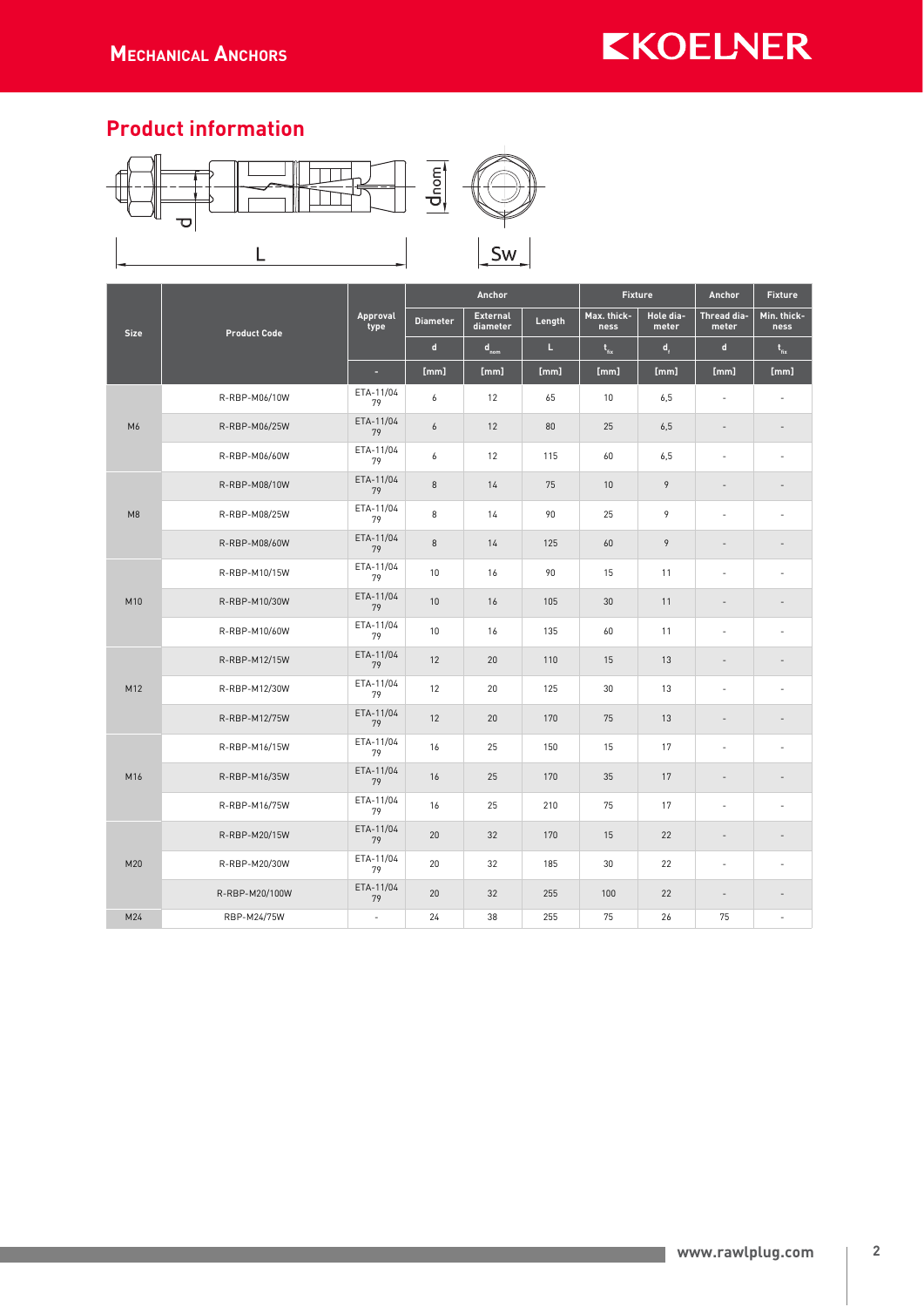#### Installation data



| Size                         | M <sub>6</sub>          | <b>M8</b> | M10 | M12 | M <sub>16</sub> | M20 |       |       |
|------------------------------|-------------------------|-----------|-----|-----|-----------------|-----|-------|-------|
| Thread diameter              | d                       | [mm]      | 6   | 8   | 10              | 12  | 16    | 20    |
| Hole diameter in substrate   | $d_0$                   | [mm]      | 12  | 14  | 16              | 20  | 25    | 32    |
| Installation torque          | Ŧ<br>$\frac{1}{2}$ inst | [Nm]      | 6.5 | 15  | 27              | 50  | 120   | 230   |
| Wrench size                  | Sw                      | [mm]      | 10  | 13  | 17              | 19  | 24    | 30    |
| Min. hole depth in substrate | $h_{n}$                 | [mm]      | 50  | 55  | 65              | 85  | 125   | 140   |
| Min. installation depth      | $h_{\text{nom}}$        | [mm]      | 45  | 50  | 60              | 80  | 120   | 135   |
| Min. substrate thickness     | $h_{min}$               | [mm]      | 100 | 100 | 100             | 100 | 142.5 | 172.5 |
| Min. spacing                 | $S_{\text{min}}$        | [mm]      | 35  | 40  | 50              | 60  | 95    | 115   |
| Min. edge distance           | $c_{\min}$              | [mm]      | 53  | 60  | 75              | 90  | 143   | 173   |

# Mechanical properties

| Size                                        |                           |                          | M6    | <b>M8</b> | M10   | M12    | M <sub>16</sub> | M20    |
|---------------------------------------------|---------------------------|--------------------------|-------|-----------|-------|--------|-----------------|--------|
| Nominal ultimate tensile strength - tension | $\mathbf{F}_{\text{trk}}$ | $[N/mm^2]$               | 500   | 500       | 500   | 500    | 500             | 500    |
| Nominal yield strength - tension            | $v_{\rm k}$               | $[N/mm^2]$               | 400   | 400       | 400   | 400    | 400             | 400    |
| Cross sectional area - tension              | $A_{\rm s}$               | $\text{Im}m^2$           | 20.1  | 36.6      | 58    | 84.3   | 157             | 245    |
| Elastic section modulus                     | $W_{\rm pl}$              | $\text{Im} \mathbf{m}^3$ | 21.21 | 50.27     | 98.17 | 169.65 | 402.12          | 785.4  |
| Characteristic bending resistance           | $M^0_{Rk,s}$              | [Nm]                     | 12.72 | 30.16     | 58.9  | 101.79 | 241.27          | 471.24 |
| Design bending resistance                   | M                         | [Nm]                     | 10.18 | 24.13     | 47.12 | 81.43  | 193.02          | 376.99 |

### Basic performance data

Performance data for single anchor without influence of edge distance and spacing

| Size                                      |      | M6    | <b>M8</b>                      | M10   | M <sub>12</sub> | M <sub>16</sub> | <b>M20</b> |  |  |  |
|-------------------------------------------|------|-------|--------------------------------|-------|-----------------|-----------------|------------|--|--|--|
| <b>NON-CRACKED CONCRETE</b>               |      |       |                                |       |                 |                 |            |  |  |  |
| Effective embedment depth hat             | [mm] | 35.00 | 40.00                          | 50.00 | 60.00           | 95.00           | 115.00     |  |  |  |
| <b>CRACKED CONCRETE</b>                   |      |       |                                |       |                 |                 |            |  |  |  |
| Effective embedment depth h <sub>at</sub> | [mm] | 35.00 | 40.00                          | 50.00 | 60.00           | 95.00           | 115.00     |  |  |  |
| <b>MEAN ULTIMATE LOAD</b>                 |      |       |                                |       |                 |                 |            |  |  |  |
|                                           |      |       | TENSION LOAD N <sub>Ru,m</sub> |       |                 |                 |            |  |  |  |
| NON-CRACKED CONCRETE                      | [kN] | 7.80  | 8.35                           | 15.24 | 18.48           | 48.77           | 56.55      |  |  |  |
| CRACKED CONCRETE                          | [kN] | 5.20  | 6.50                           | 7.80  | 15.60           | 20.80           | 34.16      |  |  |  |
| SHEAR LOAD V <sub>Ru,m</sub>              |      |       |                                |       |                 |                 |            |  |  |  |
| NON-CRACKED CONCRETE                      | [kN] | 5.53  | 10.07                          | 15.95 | 23.19           | 43.18           | 67.38      |  |  |  |
| CRACKED CONCRETE                          | [kN] | 5.53  | 10.07                          | 15.95 | 23.19           | 43.18           | 67.38      |  |  |  |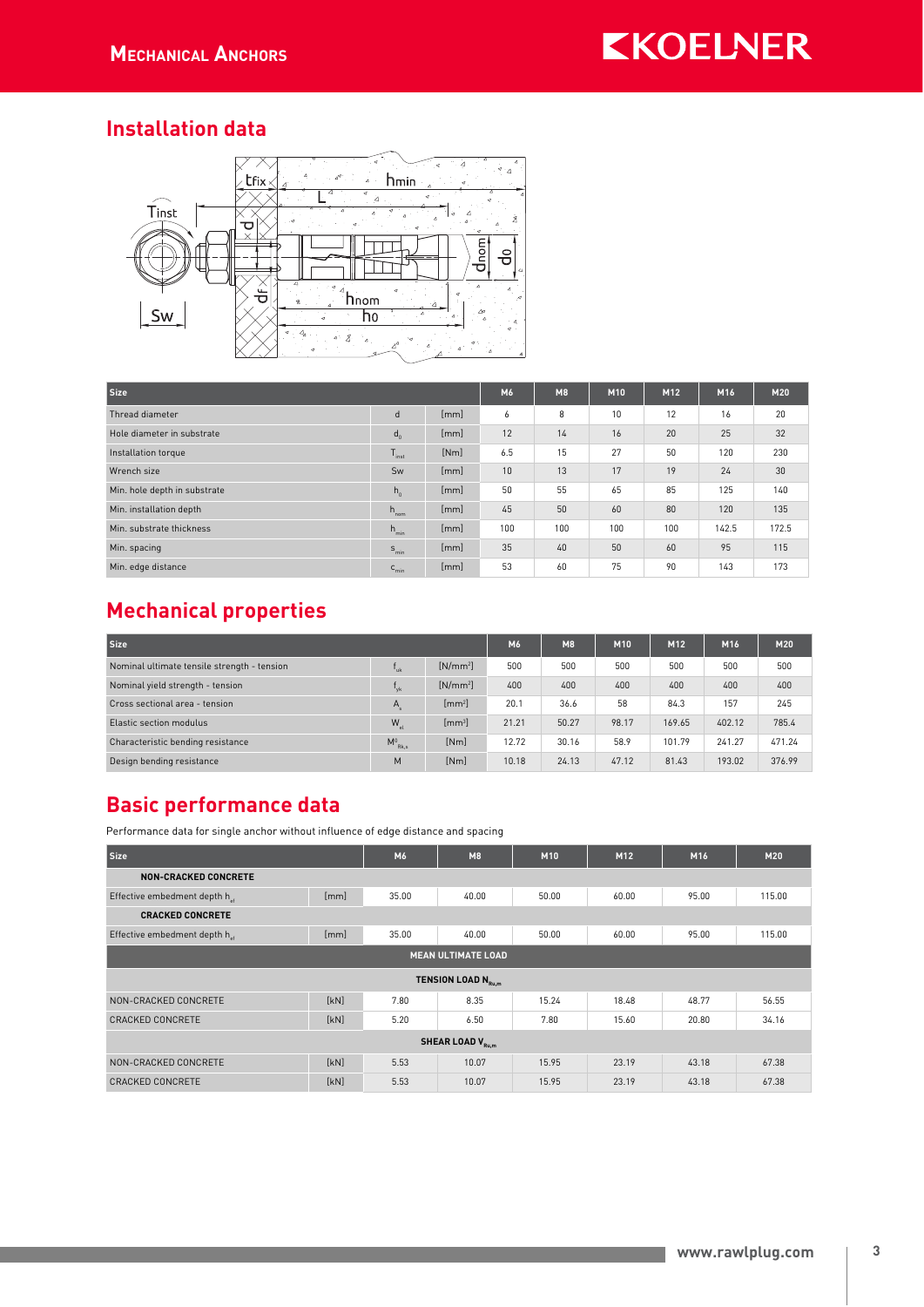# Basic performance data

| <b>Size</b>                      | M6   | <b>M8</b> | M10                          | M12   | M16   | <b>M20</b> |       |  |  |  |
|----------------------------------|------|-----------|------------------------------|-------|-------|------------|-------|--|--|--|
| <b>CHARACTERISTIC LOAD</b>       |      |           |                              |       |       |            |       |  |  |  |
| TENSION LOAD N <sub>pk</sub>     |      |           |                              |       |       |            |       |  |  |  |
| NON-CRACKED CONCRETE             | [kN] | 6.00      | 7.50                         | 12.00 | 16.00 | 40.00      | 50.00 |  |  |  |
| CRACKED CONCRETE                 | [kN] | 4.00      | 5.00                         | 6.00  | 12.00 | 16.00      | 30.00 |  |  |  |
| <b>SHEAR LOAD V<sub>pk</sub></b> |      |           |                              |       |       |            |       |  |  |  |
| NON-CRACKED CONCRETE             | [kN] | 5.03      | 9.15                         | 14.50 | 21.08 | 39.25      | 61.25 |  |  |  |
| CRACKED CONCRETE                 | [kN] | 5.03      | 8.71                         | 12.17 | 21.08 | 39.25      | 61.25 |  |  |  |
|                                  |      |           | <b>DESIGN LOAD</b>           |       |       |            |       |  |  |  |
|                                  |      |           | TENSION LOAD N <sub>pd</sub> |       |       |            |       |  |  |  |
| NON-CRACKED CONCRETE             | [kN] | 3.33      | 4.17                         | 6.67  | 8.89  | 22.22      | 27.78 |  |  |  |
| CRACKED CONCRETE                 | [kN] | 2.22      | 2.78                         | 3.33  | 6.67  | 8.89       | 16.67 |  |  |  |
| SHEAR LOAD V <sub>pd</sub>       |      |           |                              |       |       |            |       |  |  |  |
| NON-CRACKED CONCRETE             | [kN] | 4.02      | 7.32                         | 11.60 | 16.86 | 31.40      | 49.00 |  |  |  |
| CRACKED CONCRETE                 | [kN] | 4.02      | 5.81                         | 8.12  | 16.86 | 31.40      | 49.00 |  |  |  |

## Design performance data

(-) failure is not decisive

| Size                                             |                                                          |                          | M6    | <b>M8</b> | M10   | M12   | M <sub>16</sub> | <b>M20</b> |  |  |
|--------------------------------------------------|----------------------------------------------------------|--------------------------|-------|-----------|-------|-------|-----------------|------------|--|--|
| Effective embedment depth                        | $h_{\alpha f}$                                           | [mm]                     | 35.00 | 40.00     | 50.00 | 60.00 | 95.00           | 115.0      |  |  |
| <b>TENSION LOAD</b>                              |                                                          |                          |       |           |       |       |                 |            |  |  |
| <b>STEEL FAILURE</b>                             |                                                          |                          |       |           |       |       |                 |            |  |  |
| Characteristic resistance                        | $N_{Rk s}$                                               | [kN]                     | 10.05 | 18.30     | 29.00 | 42.15 | 78.50           | 122.5      |  |  |
| Partial safety factor                            | $Y_{Ms}$                                                 |                          | 1.50  | 1.50      | 1.50  | 1.50  | 1.50            | 1.50       |  |  |
| PULL-OUT FAILURE; NON-CRACKED CONCRETE C20/25    |                                                          |                          |       |           |       |       |                 |            |  |  |
| Characteristic resistance                        | $N_{Rk n}$                                               | [kN]                     | 6.00  | 7.50      | 12.00 | 16.00 | 40.00           | 50.00      |  |  |
| PULL-OUT FAILURE; CRACKED CONCRETE C20/25        |                                                          |                          |       |           |       |       |                 |            |  |  |
| Characteristic resistance                        | $N_{Rk,0}$                                               | [kN]                     | 4.00  | 5.00      | 6.00  | 12.00 | 16.00           | 30.00      |  |  |
| <b>PULL-OUT FAILURE</b>                          |                                                          |                          |       |           |       |       |                 |            |  |  |
| Installation safety factor                       | Yinst                                                    | $\overline{\phantom{a}}$ | 1.20  | 1.20      | 1.20  | 1.20  | 1.20            | 1.20       |  |  |
| Increasing factors for N <sub>Pda</sub> - C30/37 | $\Psi_{\rm c}$                                           | $\overline{\phantom{a}}$ | 1.22  | 1.22      | 1.22  | 1.22  | 1.22            | 1.22       |  |  |
| Increasing factors for N <sub>Rdn</sub> - C40/50 | $\Psi_c$                                                 | $\frac{1}{2}$            | 1.41  | 1.41      | 1.41  | 1.41  | 1.41            | 1.41       |  |  |
| Increasing factors for N <sub>Rdp</sub> - C50/60 | $\Psi_c$                                                 |                          | 1.55  | 1.55      | 1.55  | 1.55  | 1.55            | 1.55       |  |  |
| <b>CONCRETE CONE FAILURE</b>                     |                                                          |                          |       |           |       |       |                 |            |  |  |
| Factor for cracked concrete                      | $k_{cr,N}$                                               | ÷,                       | 7.70  | 7.70      | 7.70  | 7.70  | 7.70            | 7.70       |  |  |
| Factor for non-cracked concrete                  | $\mathsf{k}_{\scriptscriptstyle\mathsf{ucr},\mathsf{N}}$ | ÷,                       | 11.00 | 11.00     | 11.00 | 11.00 | 11.00           | 11.00      |  |  |
| Installation safety factor                       | Yinst                                                    |                          | 1.20  | 1.20      | 1.20  | 1.20  | 1.20            | 1.20       |  |  |
| Spacing                                          | $S_{cr,N}$                                               | [mm]                     | 105.0 | 120.0     | 150.0 | 180.0 | 285.0           | 345.0      |  |  |
| Edge distance                                    | $C_{cr,N}$                                               | [mm]                     | 52.50 | 60.00     | 75.00 | 90.00 | 143.0           | 173.0      |  |  |
| <b>CONCRETE SPLITTING FAILURE</b>                |                                                          |                          |       |           |       |       |                 |            |  |  |
| Spacing                                          | $S_{cr,SD}$                                              | [mm]                     | 105.0 | 120.0     | 150.0 | 180.0 | 285.0           | 345.0      |  |  |
| Edge distance                                    | $\mathsf{C}_{\operatorname{cr,sp}}$                      | [mm]                     | 53.00 | 60.00     | 75.00 | 90.00 | 143.0           | 173.0      |  |  |
| Installation safety factor                       | Yinst                                                    |                          | 1.20  | 1.20      | 1.20  | 1.20  | 1.20            | 1.20       |  |  |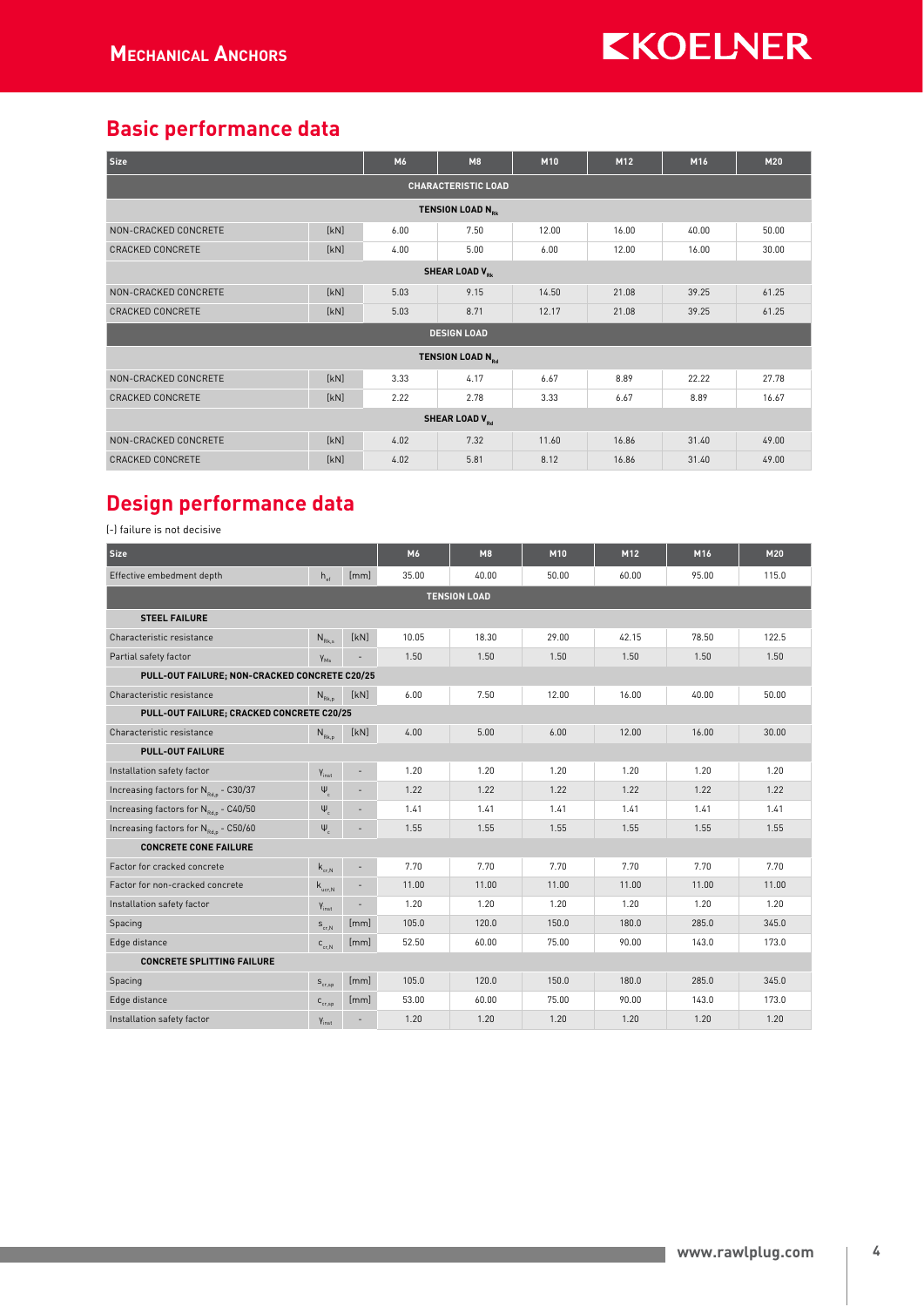# Design performance data

| Size                                        | M6           | <b>M8</b>                | M10   | M <sub>12</sub> | M <sub>16</sub> | M20   |       |       |  |  |
|---------------------------------------------|--------------|--------------------------|-------|-----------------|-----------------|-------|-------|-------|--|--|
| <b>SHEAR LOAD</b>                           |              |                          |       |                 |                 |       |       |       |  |  |
| <b>STEEL FAILURE</b>                        |              |                          |       |                 |                 |       |       |       |  |  |
| Characteristic resistance without lever arm | $V_{Rk,s}$   | [kN]                     | 5.03  | 9.15            | 14.50           | 21.08 | 39.25 | 61.25 |  |  |
| Ductility factor                            | $k_{7}$      | $\overline{\phantom{a}}$ | 0.80  | 0.80            | 0.80            | 0.80  | 0.80  | 0.80  |  |  |
| Characteristic resistance with lever arm    | $M_{Rk,s}$   | [Nm]                     | 7.63  | 18.74           | 37.39           | 65.52 | 166.5 | 324.6 |  |  |
| Partial safety factor                       | $Y_{Ms}$     | $\overline{\phantom{a}}$ | 1.25  | 1.25            | 1.25            | 1.25  | 1.25  | 1.25  |  |  |
| <b>CONCRETE PRY-OUT FAILURE</b>             |              |                          |       |                 |                 |       |       |       |  |  |
| Factor                                      | $\mathsf{k}$ | $\overline{\phantom{a}}$ | 1.00  | 1.00            | 1.00            | 2.00  | 2.00  | 2.00  |  |  |
| Installation safety factor                  | Yinst        | $\overline{\phantom{a}}$ | 1.00  | 1.00            | 1.00            | 1.00  | 1.00  | 1.00  |  |  |
| <b>CONCRETE EDGE FAILURE</b>                |              |                          |       |                 |                 |       |       |       |  |  |
| Effective length of anchor                  |              | [mm]                     | 35.00 | 40.00           | 50.00           | 60.00 | 95.00 | 115.0 |  |  |
| Anchor diameter                             | $d_{nom}$    | [mm]                     | 6.00  | 8.00            | 10.00           | 12.00 | 16.00 | 20.00 |  |  |
| Installation safety factor                  | $Y_{inst}$   | ٠                        | 1.00  | 1.00            | 1.00            | 1.00  | 1.00  | 1.00  |  |  |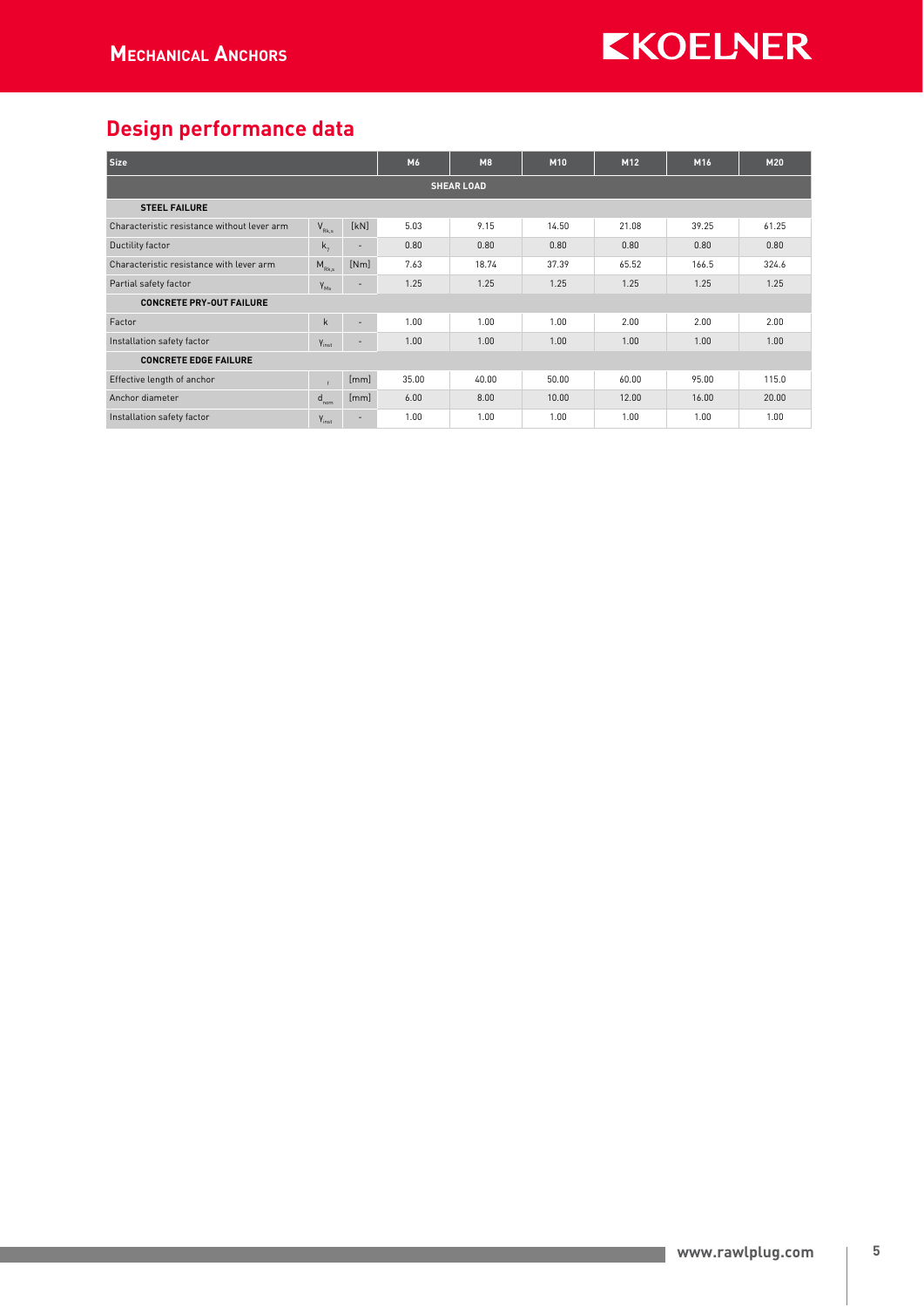### Design performance data

Resistance to tension and shear loads under fire exposure

| <b>Size</b>                                 |                                       |      | M6                    | M <sub>8</sub> | M10   | M12   | M16   | M20    |  |  |
|---------------------------------------------|---------------------------------------|------|-----------------------|----------------|-------|-------|-------|--------|--|--|
|                                             |                                       |      | $R$ (for EI) = 30 min |                |       |       |       |        |  |  |
| Effective embedment depth                   | $h_{\text{ef}}$                       | [mm] | 35.00                 | 40.00          | 50.00 | 60.00 | 95.00 | 115.00 |  |  |
|                                             |                                       |      | <b>TENSION LOAD</b>   |                |       |       |       |        |  |  |
| <b>STEEL FAILURE</b>                        |                                       |      |                       |                |       |       |       |        |  |  |
| Characteristic resistance                   | $N_{Rk,s}$                            | [kN] | 0.20                  | 0.40           | 0.90  | 1.70  | 3.10  | 4.90   |  |  |
| <b>PULL-OUT FAILURE</b>                     |                                       |      |                       |                |       |       |       |        |  |  |
| Characteristic resistance                   | $N_{Rk,0}$                            | [kN] | 1.00                  | 1.30           | 1.50  | 3.00  | 4.00  | 7.50   |  |  |
| <b>SHEAR LOAD</b>                           |                                       |      |                       |                |       |       |       |        |  |  |
| <b>STEEL FAILURE</b>                        |                                       |      |                       |                |       |       |       |        |  |  |
| Characteristic resistance without lever arm | $V_{Rk,s}$                            | [kN] | 0.20                  | 0.40           | 0.90  | 1.70  | 3.10  | 4.90   |  |  |
| Characteristic resistance with lever arm    | $M_{Rk,s}$                            | [Nm] | 0.20                  | 0.40           | 1.10  | 2.60  | 6.70  | 13.00  |  |  |
|                                             |                                       |      | $R$ (for EI) = 60 min |                |       |       |       |        |  |  |
| Effective embedment depth                   | $h_{\text{ef}}$                       | [mm] | 35.00                 | 40.00          | 50.00 | 60.00 | 95.00 | 115.00 |  |  |
|                                             |                                       |      | <b>TENSION LOAD</b>   |                |       |       |       |        |  |  |
| <b>STEEL FAILURE</b>                        |                                       |      |                       |                |       |       |       |        |  |  |
| Characteristic resistance                   | $\mathsf{N}_{\mathsf{Rk},\mathsf{s}}$ | [kN] | 0.20                  | 0.30           | 0.80  | 1.30  | 2.40  | 3.70   |  |  |
| <b>PULL-OUT FAILURE</b>                     |                                       |      |                       |                |       |       |       |        |  |  |
| Characteristic resistance                   | $N_{Rk,0}$                            | [kN] | 1.00                  | 1.30           | 1.50  | 3.00  | 4.00  | 7.50   |  |  |
|                                             |                                       |      | <b>SHEAR LOAD</b>     |                |       |       |       |        |  |  |
| <b>STEEL FAILURE</b>                        |                                       |      |                       |                |       |       |       |        |  |  |
| Characteristic resistance without lever arm | $\mathsf{V}_{\mathsf{Rk},\mathsf{s}}$ | [kN] | 0.20                  | 0.30           | 0.80  | 1.30  | 2.40  | 3.70   |  |  |
| Characteristic resistance with lever arm    | $M_{Rk,s}$                            | [Nm] | 0.10                  | 0.30           | 1.00  | 2.00  | 5.00  | 9.70   |  |  |
|                                             |                                       |      | $R$ (for EI) = 90 min |                |       |       |       |        |  |  |
| Effective embedment depth                   | $h_{\text{ef}}$                       | [mm] | 35.00                 | 40.00          | 50.00 | 60.00 | 95.00 | 115.00 |  |  |
|                                             |                                       |      | <b>TENSION LOAD</b>   |                |       |       |       |        |  |  |
| <b>STEEL FAILURE</b>                        |                                       |      |                       |                |       |       |       |        |  |  |
| Characteristic resistance                   | $N_{Rk,s}$                            | [kN] | 0.10                  | 0.30           | 0.60  | 1.10  | 2.00  | 3.20   |  |  |
| <b>PULL-OUT FAILURE</b>                     |                                       |      |                       |                |       |       |       |        |  |  |
| Characteristic resistance                   | $N_{\rm Rk,p}$                        | [kN] | 1.00                  | 1.30           | 1.50  | 3.00  | 4.00  | 7.50   |  |  |
|                                             |                                       |      | <b>SHEAR LOAD</b>     |                |       |       |       |        |  |  |
| <b>STEEL FAILURE</b>                        |                                       |      |                       |                |       |       |       |        |  |  |
| Characteristic resistance without lever arm | $V_{Rk,s}$                            | [kN] | 0.10                  | 0.30           | 0.60  | 1.10  | 2.00  | 3.20   |  |  |
| Characteristic resistance with lever arm    | $M_{Rk,s}$                            | [Nm] | 0.10                  | 0.30           | 0.70  | 1.70  | 4.30  | 8.40   |  |  |
|                                             |                                       |      | R (for EI) = 120 min  |                |       |       |       |        |  |  |
| Effective embedment depth                   | $h_{\text{ef}}$                       | [mm] | 35.00                 | 40.00          | 50.00 | 60.00 | 95.00 | 115.00 |  |  |
|                                             |                                       |      | <b>TENSION LOAD</b>   |                |       |       |       |        |  |  |
| <b>STEEL FAILURE</b>                        |                                       |      |                       |                |       |       |       |        |  |  |
| Characteristic resistance                   | $N_{Rk,s}$                            | [kN] | 0.10                  | 0.20           | 0.50  | 0.80  | 1.60  | 2.50   |  |  |
| <b>PULL-OUT FAILURE</b>                     |                                       |      |                       |                |       |       |       |        |  |  |
| Characteristic resistance                   | $N_{\rm Rk,p}$                        | [kN] | 0.80                  | 1.00           | 1.20  | 2.40  | 3.20  | 6.00   |  |  |
|                                             |                                       |      | <b>SHEAR LOAD</b>     |                |       |       |       |        |  |  |
| <b>STEEL FAILURE</b>                        |                                       |      |                       |                |       |       |       |        |  |  |
| Characteristic resistance without lever arm | $V_{\rm Rk,s}$                        | [kN] | 0.10                  | 0.20           | 0.50  | 0.80  | 1.60  | 2.50   |  |  |
| Characteristic resistance with lever arm    | $M_{Rk,s}$                            | [Nm] | 0.10                  | 0.20           | 0.60  | 1.30  | 3.30  | 6.50   |  |  |